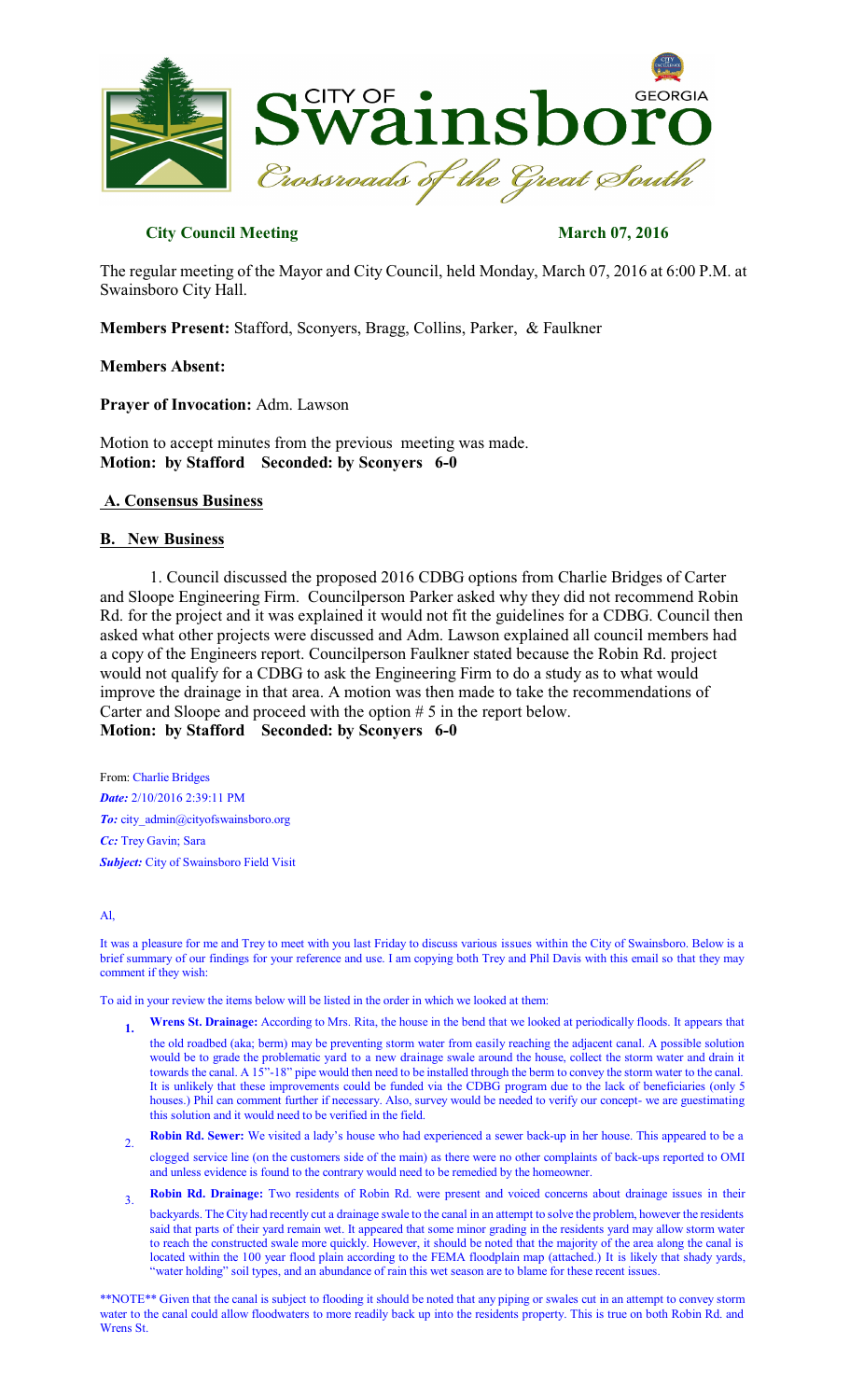- **4. General Canal Drainage:** In general, the area along the drainage canal is prone to flooding during times of heavy rain.
- Several observations were made that could allow increased drainage in the area. Dredging deposited silt , clearing of brush, fallen trees and other obstacles out of the canal would allow storm water to pass more freely through the area and lessen the effects of localized flooding. Any concept to increase the overall flow capacity of the canal beyond only maintenance efforts would require a full engineering storm study and survey to quantify the expense of the construction and permitting.
- 5. **FY 2016 CDBG:** We looked at several potential target areas and potential projects but, based on feedback from ALGA,

could only find one project that could qualify; a combination sewer/storm drainage project in the Crump St./McMillan Dr. area. The proposed improvements would consist of storm drainage and street upgrades to McMillan Dr., Arden Dr., Emmanuel Rd., Lakeside Dr. and Crump St. The sewer work would consist of repairing/replacing the sewer trunk line that runs along the drainage canal from McMillan Dr. to the Crump St. lift station (LS #4.) Additionally, the City wishes to upgrade the Crump St. lift station as a part of this project, however, that would need to be done primarily with City funds.

Phil, please comment on what kinds of information (service calls, complaint letters, etc.) you would need to demonstrate "need" for both the storm drainage and sanitary sewer portion of this project.

Al, again Carter & Sloope appreciates the opportunity to work with and for the City of Swainsboro. Let me know if you have any questions or need anything else from me. My contact information is below. If the scope of the FY 2016 CDBG is OK with you I will begin working on cost estimates and maps immediately. I look forward to your response.

#### Charlie Bridges

#### **Carter & Sloope, Inc.**

2. Adm. Lawson stated the city was in the process of purchasing a Mini-Pumper at a cost of \$70,000. This Fire Truck would need to be financed because it was not a budgeted item. It reported he had contacted Georgia Pool Leasing with GMA and they had quoted a rate of 3.43% for 36 months. This would make the payments \$2052,78 per month for 36 months. Motion was made to accept the GMA Pool Leasing offer and finance the truck with GMA.

# **Motion: by Bragg Seconded: by Faulkner 6-0**

3. Gary Wilson asked to speak to council but was not present.

4. Council considered the restatement of the City of Swainsboro's Georgia Municipal Association 401 (a) Defined Contribution Plan. GMA is changing providers and a new agreement must be put in place in order for the city to continue on with the program. Adm. Lawson informed council nothing would change as for as the contributions from the employees or the city. Motion was made to adopt the Resolution and Adoption agreement between the City of Swainsboro and the Georgia Municipal Association for the Georgia Municipal Association 401 (a) defined contribution plan.

# **Motion: by Faulkner Seconded: by Stafford 6-0**

5. Adm. Lawson presented information on the local Hotel/Motel tax. At the present time the City of Swainsboro in collecting a 5% rate from Hotel/Motel tax to promote tourism, and other activities to draw visitors to our city. The council is being asked to increase the tax from 5% to 8% to help fund the renovation of the Dixie Theater. Adm. Lawson explained that this increase would have to go the Georgia General Assembly for approval. A letter of support requesting the change would be presented to our Legislators and theywould bring it to the General Assembly for adoption. Adm. Lawson then explained if the increase accrued how the distribution of funds must be spent. After a brief discussion motion was made to send a letter to our legislative team requesting the City of Swainsboro Hotel/Motel tax be increased from 5% to 8% to help fund the operation of the Dixie Theater.

# **Motion: by Sconyers Seconded: by Bragg 6-0**

6. East Georgia State College Student Government Association made a presentation to council and shared a student poll taken at East Georgia State College asking students what they thought would help Swainsboro. The participating students stated they would like to see more entertainment, more franchise stores, more dine in restaurants, a bowling alley, and more musical performances. The City Council thanked the students for there input. Mayor Schwabe stated council would like to work with them to see some of these requests fulfilled.

7. Mayor Schwabe presented a Proclamation in Recognition and Observance of the Smithsonian Exhibition Hometown Teams: How Sports Shape America. Angie Williams was present representing the college and explained the importance of the exhibition. She invited everyone to the opening ceremonies on March 19, 2016 . Motion was made to adopt the Proclamation as presented.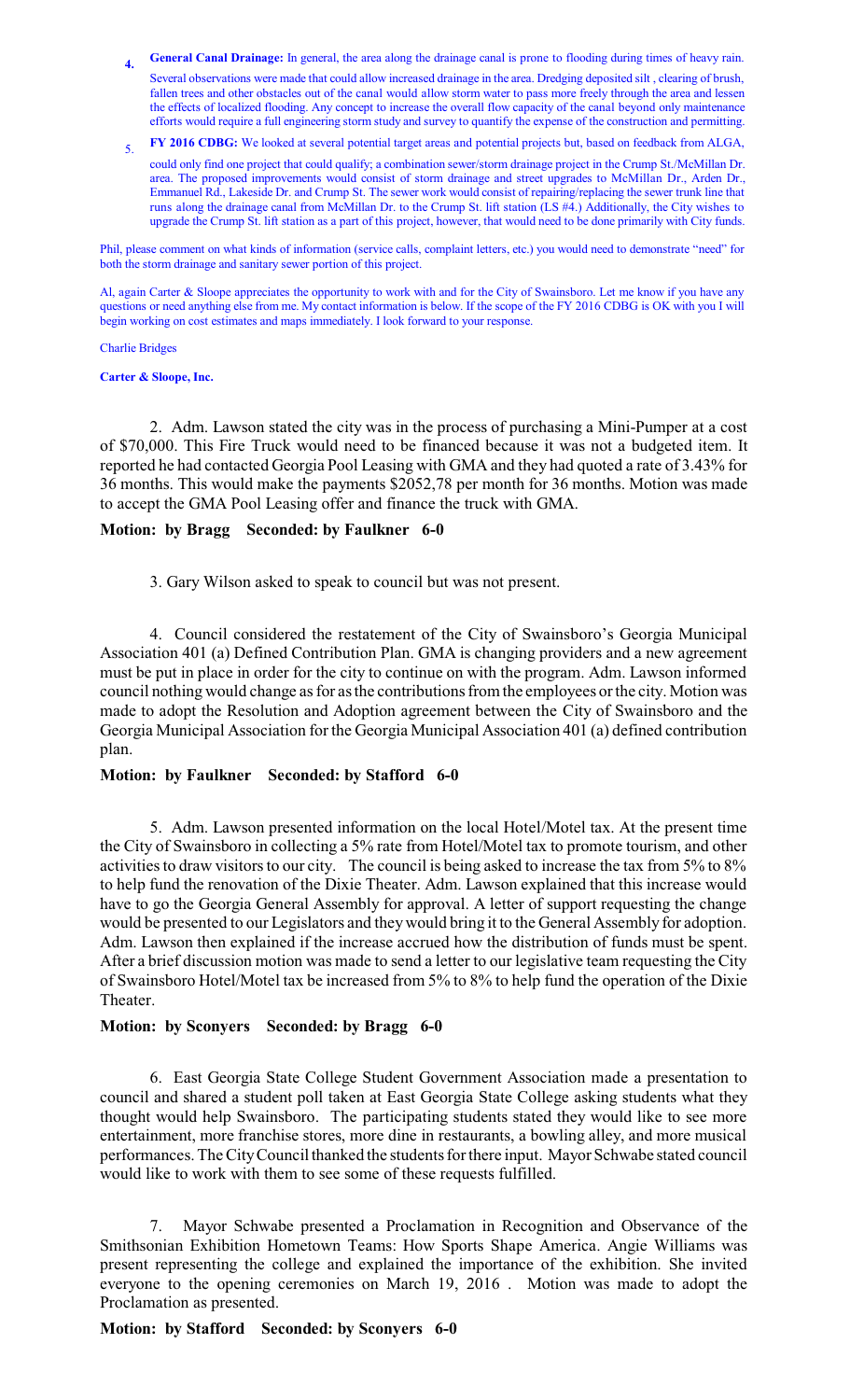8. Mr. Jack Fordham addressed council informing them of a new program in the area called Just Serve. This service matches volunteers with a non-profit organization they could volunteer for. He stated some of the areas like the library, animal shelter, and others could greatly benefit from this organization. He is in the process of getting the program up and running in the area. He would be the local contact and he asked council to go to the website to gain more information about the program.

# **D. Committee Reports**

Police: Councilperson Stafford stated he had been approached by Barb Moore, President of the Emanuel County Humane Society, asking for the council to reconsider some ordinances relating to the impoundment of dogs. Her request was as follows:

Amend Section 10-39 - Impoundment of dogs - Period of confinement.

We propose amending this section as follows; "Any dog impounded under the provisions of this article shall be kept in some convenient place, to be known as the dog pound or humane shelter, located in the city"

This removes the language "shall be kept for a minimum of five days". First, the shelter would not want to keep a dog for a minimum of five days if an owner or possessor comes forward to claim the dog. If the original language intended to read "for a maximum of five days" that language would be inappropriate because the shelter can accommodate a dog for a longer period; five days in not a reasonable time to adopt out or find other shelter for a dog.

Amend Section 10-40 - Humane disposition upon failure to claim

We propose amending this section to read:

"Any dog impounded under this article whose owner, possessor or representative shall not come forward after the impoundment and pay the impounding fees specified in the article may be put to death in a humane manner."

Our intent is to provide an opportunity for stray unclaimed dogs to be adopted locally or to be transported to some other animal rescue organization.

Council agreed with the intent of the request and asked that these ordinance changes be prepared and brought back to council for consideration.

Council also asked that Section 10-39 and 10-40 of the animal control ordinance be suspended until further notice.

Councilperson Stafford reported the Police Chief is getting pricing for the installation of some glass partition at the front of the Police lobby.

Councilperson asked council to consider the purchase of body cameras for all of the Police Officers. The quote he had was for 20 cameras at \$219.00 each. Council discussed ways to pay for the expense and Councilperson Bragg asked if they could be bought out of the money brought in from asset forfeiture account. Motion was then made to purchase the body cameras as presented.

#### **Motion: by Bragg Seconded: by Faulkner 6-0**

**Public Works**: Councilperson Faulkner reported she had met with Carter and Sloope about the Robin Rd. drainage issue.

Council discussed the issue for desposing of old tires.

Councilperson Faulkner brought to council two quotes for repairing the D5 Catapiller Bulldozer as follows;

| Big M's Equipment Repair | \$12,292.95 |
|--------------------------|-------------|
| Yancey Cat               | \$21,204.54 |

Motion to take the low bid was made.

## **Motion: by Faulkner Seconded: by Stafford 6-0**

**Fire:** Councilperson Bragg presented the monthly Fire Department report.

Councilperson Bragg asked council to consider the purchase of 14 sets of turn out gear for the Firefighters. The cost of the gear would be \$33,600.00. The funds are not budgeted for this equipment and alterative payments need to be sought out. Council discussed many other options to pay for the equipment.

Councilperson Bragg reported that the air bottles also would be out of date soon and would need replacing.

**Recreation**:Councilperson Parker reported that the Swainsboro/Emanuel Co. Recreational Leagues of 11 year olds basketball team has won the state title.

He reported that the Recreation Dept. is offering new baseball programs this year.